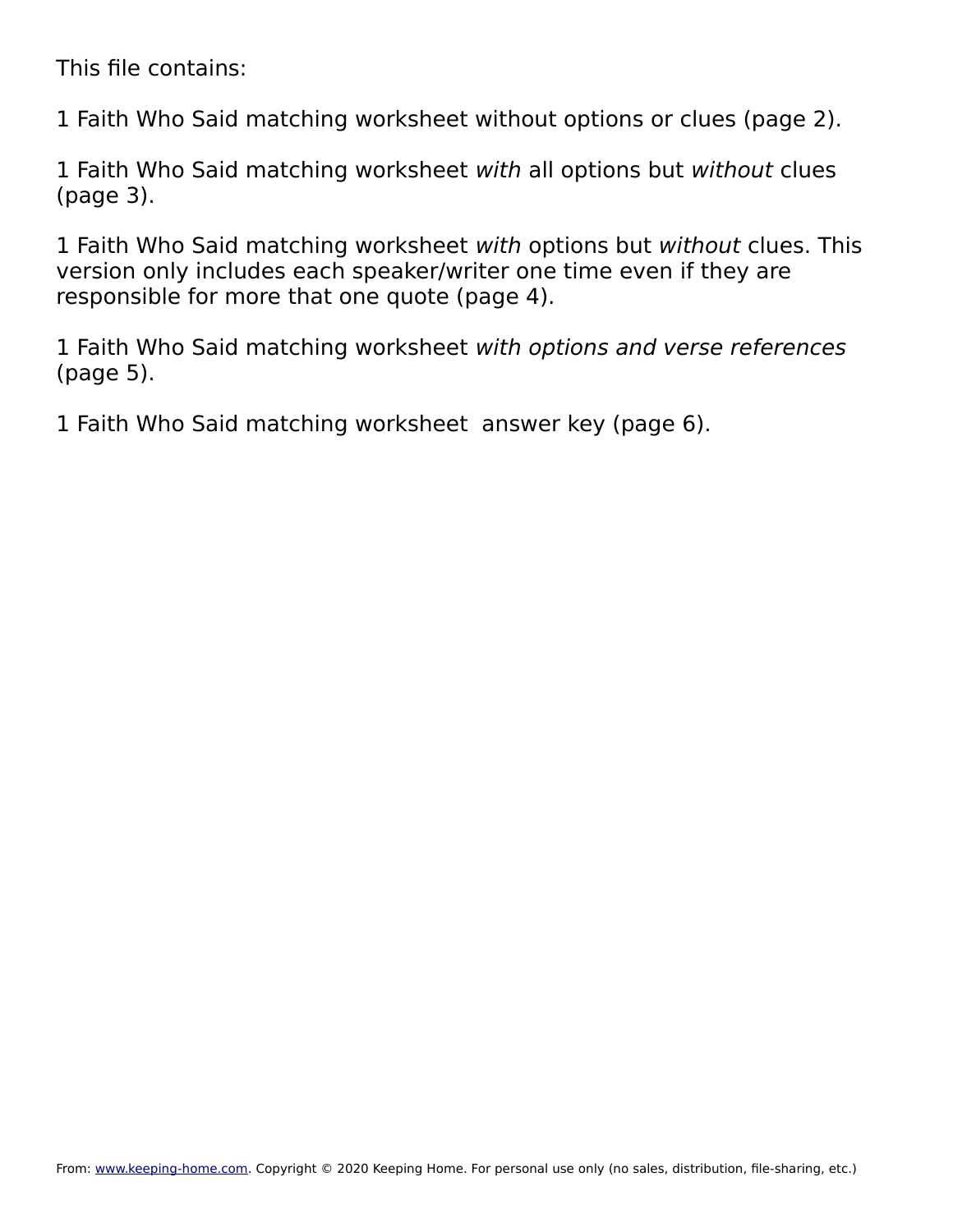Write the name of the person next to the statement they made.

| 1. O fools, and slow of heart to believe all that the prophets<br>have spoken                                                                                 |
|---------------------------------------------------------------------------------------------------------------------------------------------------------------|
| <b>2.</b> Believe in the Lord your God, so shall ye be established;<br>believe his prophets, so shall ye prosper.                                             |
| <b>3.</b> For God so loved the world, that he gave his only begotten<br>Son, that whosoever believeth in him should not perish, but<br>have everlasting life. |
| 4. Do we then make void the law through faith? God forbid:<br>yea, we establish the law.                                                                      |
| <b>5.</b> For we walk by faith, not by sight.                                                                                                                 |
| <b>6.</b> Yea, a man may say, Thou hast faith, and I have works: shew<br>me thy faith without thy works, and I will shew thee my faith by<br>my works.        |
| <b>7.</b> Above all, taking the shield of faith, wherewith ye shall be<br>able to quench all the fiery darts of the wicked.                                   |
| 8. Believe on the Lord Jesus Christ, and thou shalt be saved,<br>and thy house.                                                                               |
| <b>9.</b> Behold, his soul which is lifted up is not upright in him: but<br>the just shall live by his faith.                                                 |
| 10. Except ye see signs and wonders, ye will not believe.                                                                                                     |
| 11. For whatsoever is born of God overcometh the world: and<br>this is the victory that overcometh the world, even our faith.                                 |
| 12. But as many as received him, to them gave he power to<br>become the sons of God, even to them that believe on his<br>$name \dots$                         |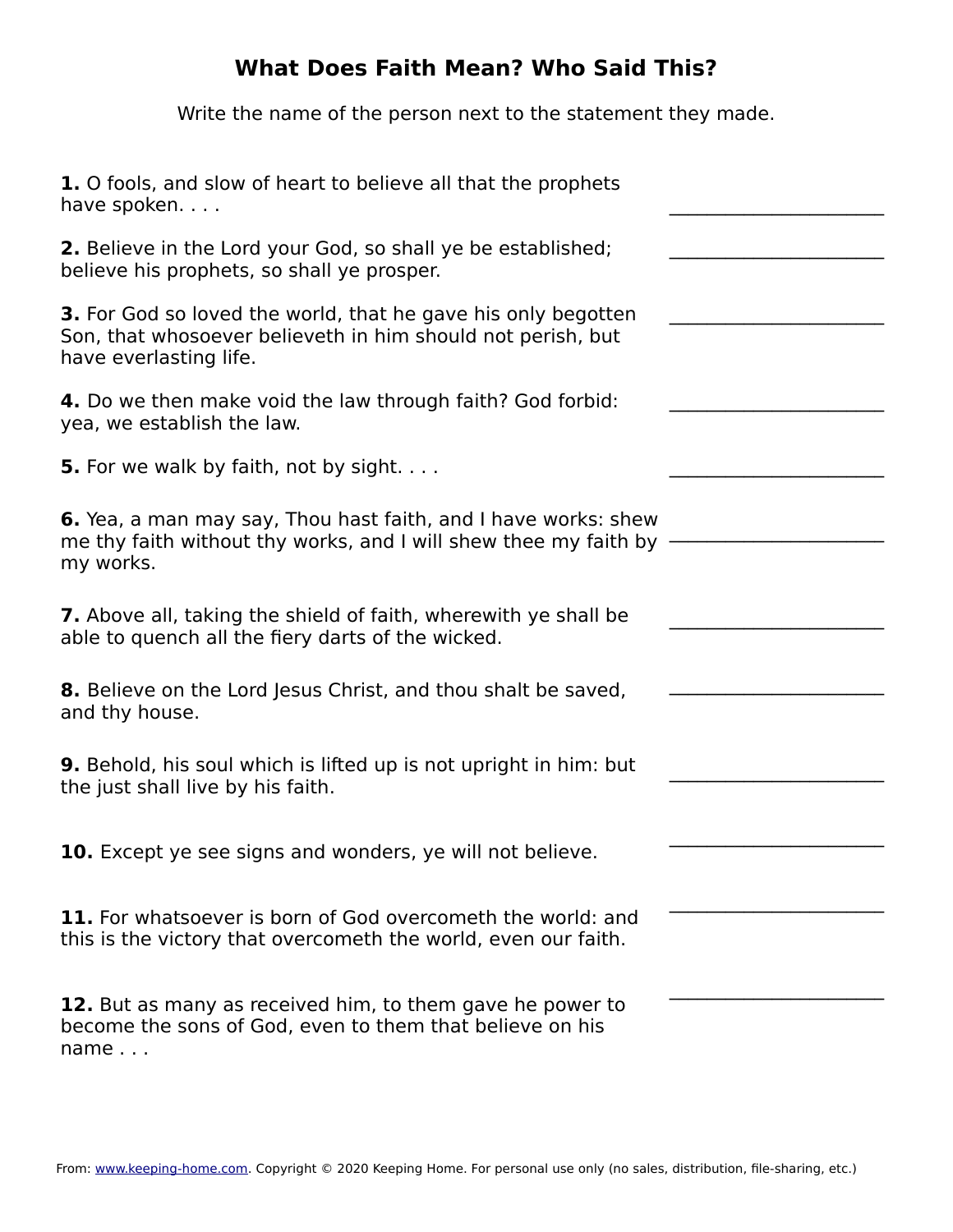Write the name of the person next to the statement they made.

| 1. O fools, and slow of heart to believe all that the prophets<br>have spoken                                                                                 |                                        |                                                                                                                                           |                                       |
|---------------------------------------------------------------------------------------------------------------------------------------------------------------|----------------------------------------|-------------------------------------------------------------------------------------------------------------------------------------------|---------------------------------------|
| <b>2.</b> Believe in the Lord your God, so shall ye be established;<br>believe his prophets, so shall ye prosper.                                             |                                        |                                                                                                                                           |                                       |
| <b>3.</b> For God so loved the world, that he gave his only begotten<br>Son, that whosoever believeth in him should not perish, but<br>have everlasting life. |                                        |                                                                                                                                           |                                       |
| 4. Do we then make void the law through faith? God forbid:<br>yea, we establish the law.                                                                      |                                        |                                                                                                                                           |                                       |
| <b>5.</b> For we walk by faith, not by sight.                                                                                                                 |                                        |                                                                                                                                           |                                       |
| my works.                                                                                                                                                     |                                        | <b>6.</b> Yea, a man may say, Thou hast faith, and I have works: shew<br>me thy faith without thy works, and I will shew thee my faith by |                                       |
| <b>7.</b> Above all, taking the shield of faith, wherewith ye shall be<br>able to quench all the fiery darts of the wicked.                                   |                                        |                                                                                                                                           |                                       |
| <b>8.</b> Believe on the Lord Jesus Christ, and thou shalt be saved,<br>and thy house.                                                                        |                                        |                                                                                                                                           |                                       |
| <b>9.</b> Behold, his soul which is lifted up is not upright in him: but<br>the just shall live by his faith.                                                 |                                        |                                                                                                                                           |                                       |
| <b>10.</b> Except ye see signs and wonders, ye will not believe.                                                                                              |                                        |                                                                                                                                           |                                       |
| 11. For whatsoever is born of God overcometh the world: and<br>this is the victory that overcometh the world, even our faith.                                 |                                        |                                                                                                                                           |                                       |
| 12. But as many as received him, to them gave he power to<br>become the sons of God, even to them that believe on his<br>name $\ldots$                        |                                        |                                                                                                                                           |                                       |
| A. John<br>B. Jesus<br>C. Paul                                                                                                                                | D. Paul and Silas<br>E. God<br>F. John | G. Paul<br>H. James<br>I. Jesus                                                                                                           | J. Paul<br>K. Jehoshaphat<br>L. Jesus |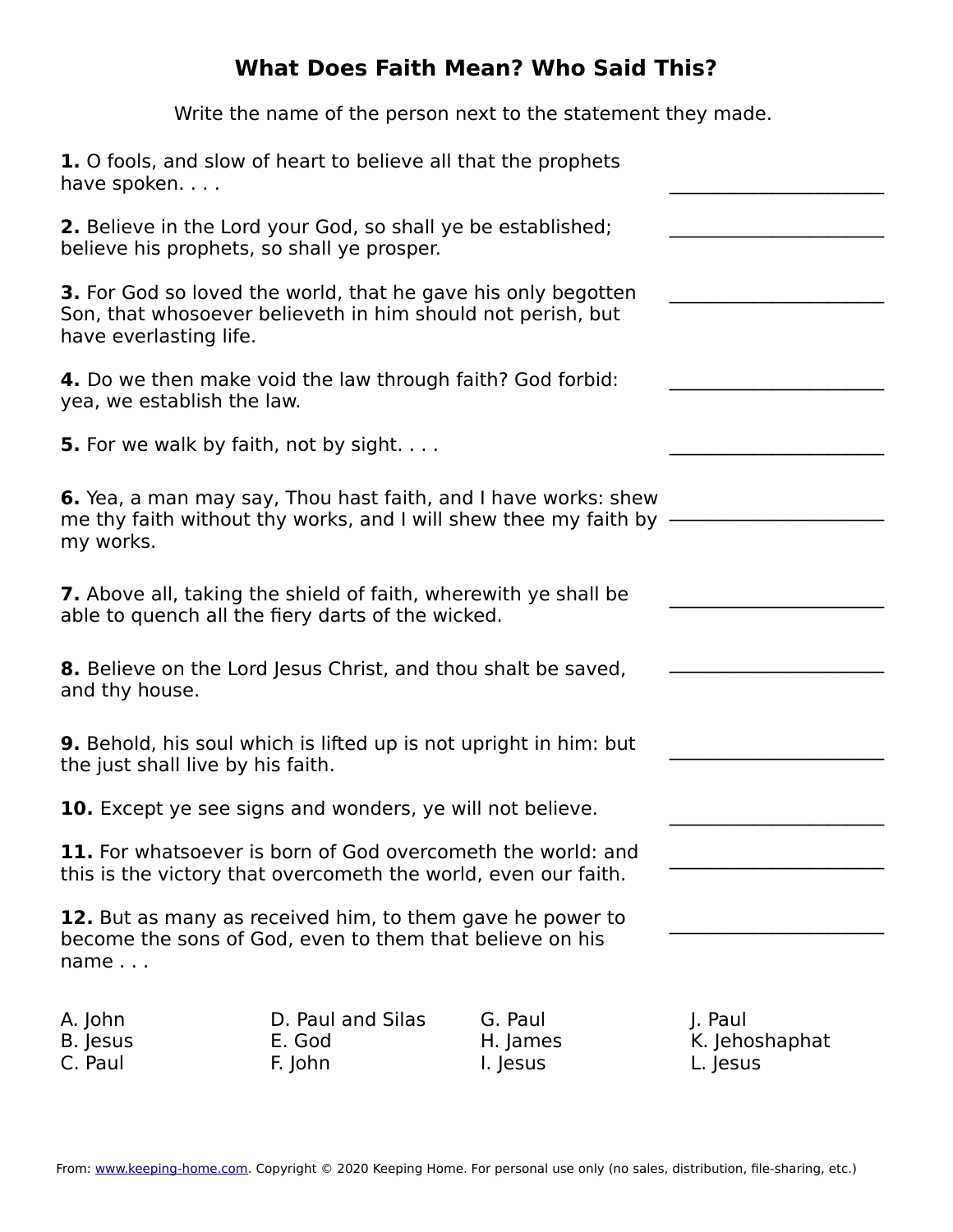Write the name of the person next to the statement they made. Some speakers made more than one of the statements.

| 1. O fools, and slow of heart to believe all that the prophets<br>have spoken                                                                                 |                                                                                                                                           |                    |                |
|---------------------------------------------------------------------------------------------------------------------------------------------------------------|-------------------------------------------------------------------------------------------------------------------------------------------|--------------------|----------------|
| <b>2.</b> Believe in the Lord your God, so shall ye be established;<br>believe his prophets, so shall ye prosper.                                             |                                                                                                                                           |                    |                |
| <b>3.</b> For God so loved the world, that he gave his only begotten<br>Son, that whosoever believeth in him should not perish, but<br>have everlasting life. |                                                                                                                                           |                    |                |
| 4. Do we then make void the law through faith? God forbid:<br>yea, we establish the law.                                                                      |                                                                                                                                           |                    |                |
| <b>5.</b> For we walk by faith, not by sight.                                                                                                                 |                                                                                                                                           |                    |                |
| my works.                                                                                                                                                     | <b>6.</b> Yea, a man may say, Thou hast faith, and I have works: shew<br>me thy faith without thy works, and I will shew thee my faith by |                    |                |
| <b>7.</b> Above all, taking the shield of faith, wherewith ye shall be<br>able to quench all the fiery darts of the wicked.                                   |                                                                                                                                           |                    |                |
| <b>8.</b> Believe on the Lord Jesus Christ, and thou shalt be saved,<br>and thy house.                                                                        |                                                                                                                                           |                    |                |
| <b>9.</b> Behold, his soul which is lifted up is not upright in him: but<br>the just shall live by his faith.                                                 |                                                                                                                                           |                    |                |
|                                                                                                                                                               | <b>10.</b> Except ye see signs and wonders, ye will not believe.                                                                          |                    |                |
| 11. For whatsoever is born of God overcometh the world: and<br>this is the victory that overcometh the world, even our faith.                                 |                                                                                                                                           |                    |                |
| 12. But as many as received him, to them gave he power to<br>become the sons of God, even to them that believe on his<br>$name \dots$                         |                                                                                                                                           |                    |                |
| A. John<br>B. Jesus                                                                                                                                           | C. Paul<br>D. Paul and Silas                                                                                                              | E. God<br>F. James | G. Jehoshaphat |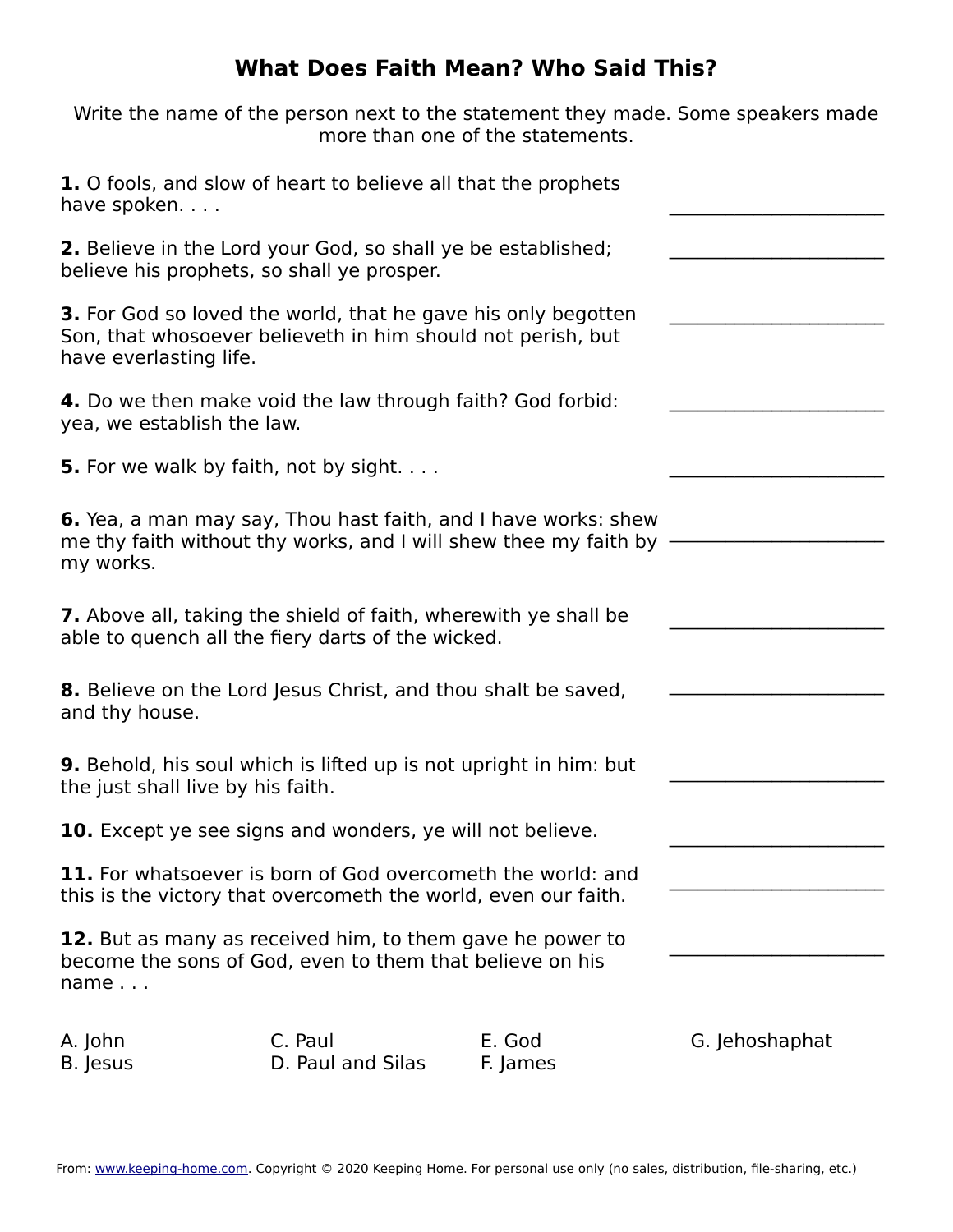Write the name of the person next to the statement they made.

| 1. O fools, and slow of heart to believe all that the prophets<br>have spoken. $\ldots$ (Luke 24:25)                                                               |                                        |                                 |                                       |  |  |
|--------------------------------------------------------------------------------------------------------------------------------------------------------------------|----------------------------------------|---------------------------------|---------------------------------------|--|--|
| <b>2.</b> Believe in the Lord your God, so shall ye be established;<br>believe his prophets, so shall ye prosper. (2 Chronicles 20:20)                             |                                        |                                 |                                       |  |  |
| 3. For God so loved the world, that he gave his only begotten<br>Son, that whosoever believeth in him should not perish, but<br>have everlasting life. (John 3:16) |                                        |                                 |                                       |  |  |
| 4. Do we then make void the law through faith? God forbid:<br>yea, we establish the law. Romans 3:31                                                               |                                        |                                 |                                       |  |  |
| <b>5.</b> For we walk by faith, not by sight. 2 Corinthians 5:7                                                                                                    |                                        |                                 |                                       |  |  |
| <b>6.</b> Yea, a man may say, Thou hast faith, and I have works: shew<br>me thy faith without thy works, and I will shew thee my faith by<br>my works. James 2:18  |                                        |                                 |                                       |  |  |
| <b>7.</b> Above all, taking the shield of faith, wherewith ye shall be<br>able to quench all the fiery darts of the wicked. Ephesians 6:16                         |                                        |                                 |                                       |  |  |
| <b>8.</b> Believe on the Lord Jesus Christ, and thou shalt be saved,<br>and thy house. Acts 16:31                                                                  |                                        |                                 |                                       |  |  |
| <b>9.</b> Behold, his soul which is lifted up is not upright in him: but<br>the just shall live by his faith. Habakkuk 2:4                                         |                                        |                                 |                                       |  |  |
| <b>10.</b> Except ye see signs and wonders, ye will not believe.<br>John 4:48                                                                                      |                                        |                                 |                                       |  |  |
| <b>11.</b> For whatsoever is born of God overcometh the world: and<br>this is the victory that overcometh the world, even our faith.<br>1 John $5:4$               |                                        |                                 |                                       |  |  |
| 12. But as many as received him, to them gave he power to<br>become the sons of God, even to them that believe on his<br>name $\ldots$ John 1:12                   |                                        |                                 |                                       |  |  |
| A. John<br>B. Jesus<br>C. Paul                                                                                                                                     | D. Paul and Silas<br>E. God<br>F. John | G. Paul<br>H. James<br>I. Jesus | J. Paul<br>K. Jehoshaphat<br>L. Jesus |  |  |